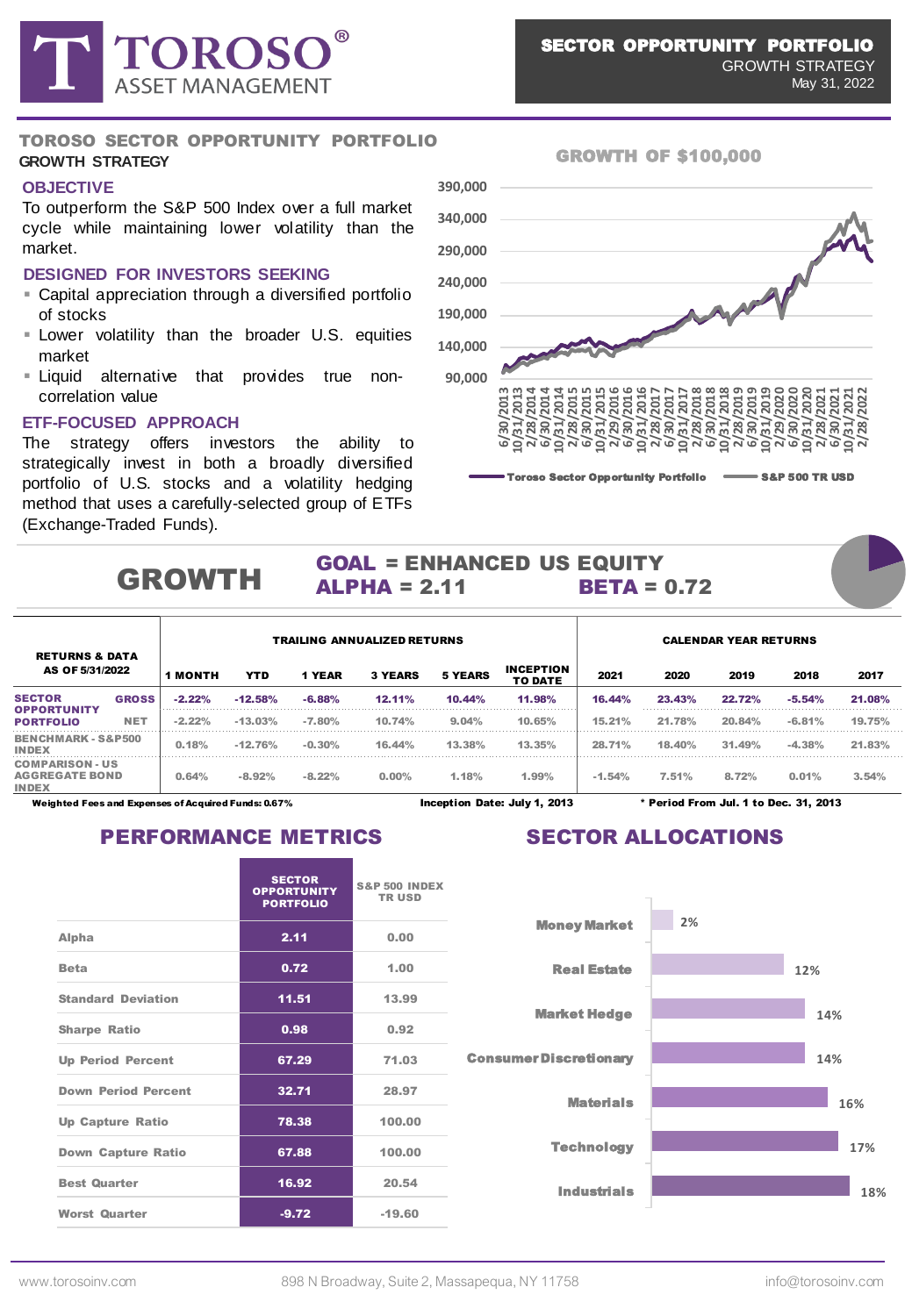

GROWTH STRATEGY May 31, 2022

## METHODOLOGY

We strive to quantitatively select superior sectors, those better positioned to outperform the market, using a proprietary sc oring methodology for 80% of the portfolio, w hile allocating the remaining 20% to volatility based ETFs using historical and forw ard-looking market volatility trends. Through tactical rebalancing, this volatility component strives to opportunistically enhance up and dow n market capture, or c ollect the implied volatility premium during sidew ays markets.

# US SECTORS APPROACH VOLATILITY APPROACH

### 1 | Identify Sectors

■ Score and rank each sector for implied **Example 1999** Premium by looking at:<br>
Implied volatility futures curve shape volatility conditions, passive influence, obsolescence exposure, active influence and efficiency.

#### 2 | Select ETFs

 $\overline{\mathbf{m}}$ 

▪ Current opportunity set includes 11 sectors and more than 70 sub-sector and thematic ETFs



- 1 | Determine Market Risk Premium by looking at:
- 
- Expanding or contracting economic conditions

#### 2 | Select ETFs

- **E** Using volatility ETFs, position this part of the portfolio to capture alpha in bull markets or protect principal in bear markets
- **EXECUTE:** Current opportunity set of 10 ETFs is available

| MONTHLY<br><b>RETURNS-</b><br><b>GROSS</b> | Jan      | Feb      | Mar      | Apr      | May      | Jun   | Jul   | Aug   | Sep      | Oct      | Nov   | <b>Dec</b> | <b>YEAR</b> |
|--------------------------------------------|----------|----------|----------|----------|----------|-------|-------|-------|----------|----------|-------|------------|-------------|
| 2022                                       | $-6.01%$ | $-1.23%$ | 2.47%    | $-6.03%$ | $-2.22%$ |       |       |       |          |          |       |            | $-12.58%$   |
| 2021                                       | 1.95%    | $1.85\%$ | 1.68%    | 3.24%    | 0.28%    | 1.60% | 0.27% | 2.06% | $-4.37%$ | 4.78%    | 0.09% | 2.16%      | 16.44%      |
| 2020                                       | 3.11%    | $-6.13%$ | $-5.92%$ | 10.70%   | 4.46%    | 1.11% | 6.74% | 1.85% | $-3.26%$ | $-2.76%$ | 8.53% | 4.45%      | 23.43%      |
| 2019                                       | 4.97%    | 3.36%    | 2.19%    | 0.73%    | $-2.03%$ | 3.52% | 1.34% | 3.08% | $-0.11%$ | 0.76%    | 1.25% | 1.78%      | 22.72%      |
| 2018                                       | 4.20%    | $-6.82%$ | $-2.20%$ | 0.62%    | 2.10%    | 2.03% | 2.05% | 3.48% | $-0.45%$ | $-4.71%$ | 1.98% | $-7.10%$   | $-5.54%$    |
| 2017                                       | 2.34%    | 2.92%    | $-0.46%$ | 1.29%    | 1.08%    | 1.65% | 1.12% | 1.21% | 2.57%    | 2.13%    | 1.74% | 1.73%      | 21.08%      |

# ABOUT TOROSO ASSET MANAGEMENT

www.torosoinv.com info@torosoinv.com info@torosoinv.com info@torosoinv.com Toroso is an asset manager and registered investment advisory firm specializing in ETF-focused investment strategies and services. Its strategies are designed to deliver specific outcomes (growth, income, protection, etc.) driven by in-depth ETF and economic research. The team of finance veterans in asset management, investment strategy, and fund management dedicate themselves to finding the right solution for each client. With offices in New York and Chicago, the team has provided research to thousands of financial advisors.

### DISCLAIMER

This document does not make an offer or solicitation to buy or sell any securities or services and is not investment advice. Stock markets are volatile and can decline significantly in response to adverse issuer, political, regulatory, market, or economic developments. Grow th stocks can perform differently from other types of stocks and the market as a w hole and can be more volatile than other types of stocks. Securities selected using quantitative analysis can perform differently from the market as a w hole. The securities of smaller, less w ell-known companies can be more volatile than those of larger companies.

Toroso Sector Opportunity SMA (SMA Models) are made available to clients on a non-discretionary basis by our unaffiliated distributor, a registered broker-dealer, as a provider of the SMA Models. The broker dealer(s) are not acting as a fiduciary or in any advisorycapacity in providing this information to you. The information is designed to be utilized by you solely as a resource, along w ith other potential sources, in providing advisory services to your clients. You are solely responsible for determining w hether the SMA Models and the investments included in the SMA Models, are appropriate and suitable for you to base a recommendation or provide advice to any end investor about the potential use of the SMA Models. Securities used in a strategy may include, but are not limited to, ETFs, closed end funds, open end mutual funds, common or preferred stock, convertible stocks or bonds, w arrants, and rights as w ell as corporate, municipal, or government bonds, notes or bills. We may also recommend allocating portions of your account into a Separately Managed Account. The Sectors Opportunities SMA uses ETFs and mutual funds as part of an asset allocation model as described above in this section. In addition, SMAs may be used to provide diversification or specialization w ithin a particular sector of the market. Due to the direct equity ow nership, SMAs have risks including but not limited to market risk, credit risk, interest rate risk, prepayment risk, liquidity risk, sector risk, currency risk, and commodity risk.

#### **PLEASE NOTE THAT PAST PERFORMANCE IS NO GUARANTEE OF FUTURE RESULTS.**

#### DISCLOSURES

Information provided in this document is for informational and educational purposes only. To the extent any investment information in this material is deemed to be a recommendation, it is not meant to be impartial investment advice or advice in a fiduciary capacity and is not intended to be used as a primary basis for you or your client's investment decisions. Toroso and its representatives may have a conflict of interest in the products or services mentioned in this material because they have a financial interest in them, and receive compensation, directly or indirectly, in connection w ith the management, distribution, and/or servicing of these products or services, including Toroso funds, certain third-party funds and products, and certain investment services. Registered investment products (including mutual funds and ETFs) and collective investment trusts managed by Toroso are offered by certain unaffiliated distributor which are registered broker-dealers. Toroso investment management services and products are managed by the Toroso, a U.S. registered investment advisor. Before investing you should consider the funds or have your client consider the funds', exchange traded products' investment objectives, risks, charges, and expenses. Contact Toroso for a prospectus or a summary prospectus, if available, containing this information. Have your client read it carefully.